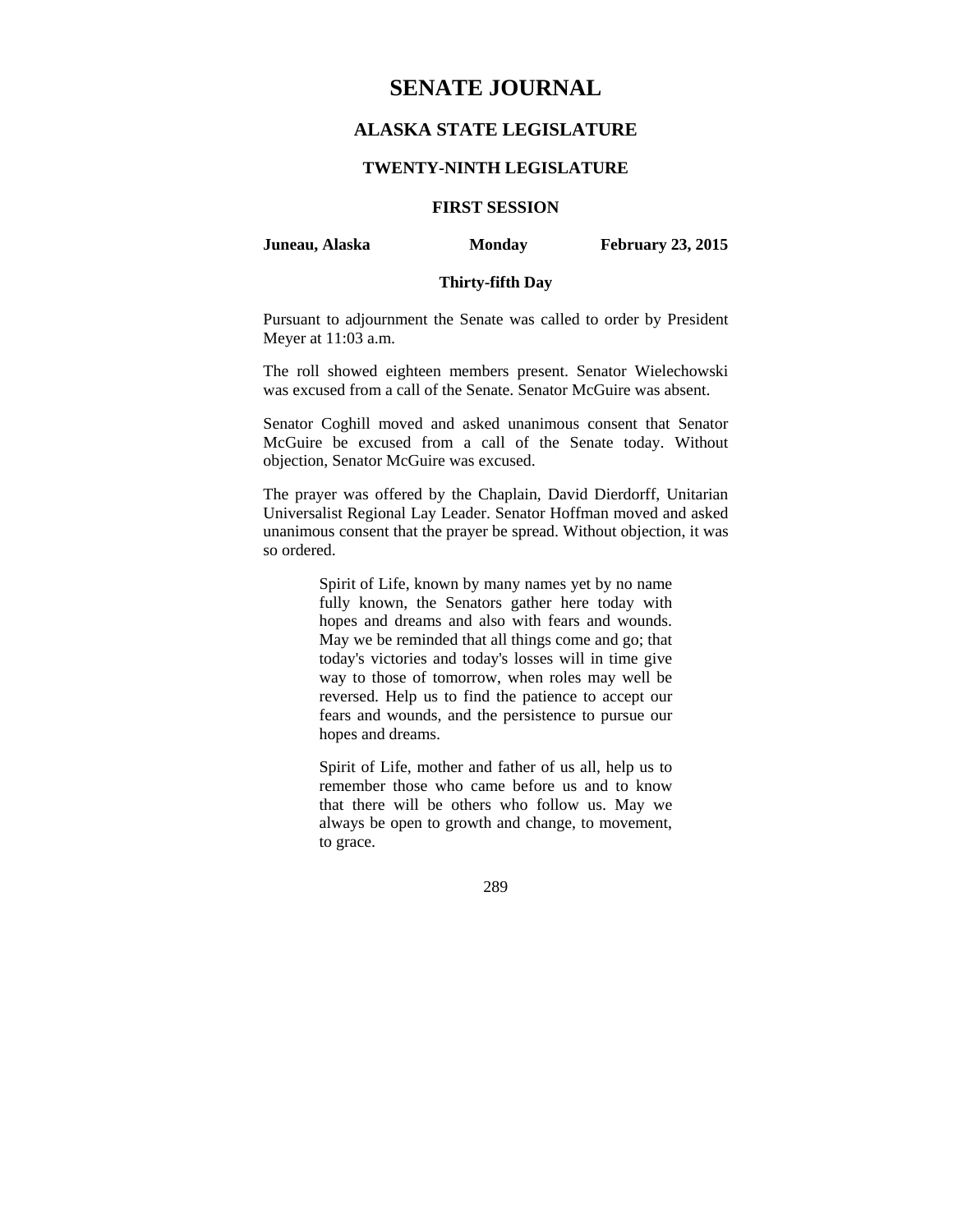In the name of all that is holy, and in all holy names that have ever been uttered, let us say Blessed be, Shalom, and Amen.

Senator Olson led the Senate in the Pledge of Allegiance.

#### **Certification**

Senator Coghill moved and asked unanimous consent that the journals for the thirty-second through thirty-fourth legislative days be approved as certified by the Secretary. Without objection, it was so ordered.

#### **Messages from the Governor**

Letter dated February 20 was read stating the following appointment has been withdrawn:

#### **Board of Fisheries**

Dr. Roland Maw – Kasilof

The appointment had been referred to the State Affairs and Resources Committees (page 58).

#### **Messages from the House**

Message dated February 20 was read stating the House passed and transmitted for consideration:

#### **First Reading and Reference of House Resolutions**

#### **HJR 5**

CS FOR HOUSE JOINT RESOLUTION NO. 5(TRA) am BY THE HOUSE TRANSPORTATION COMMITTEE,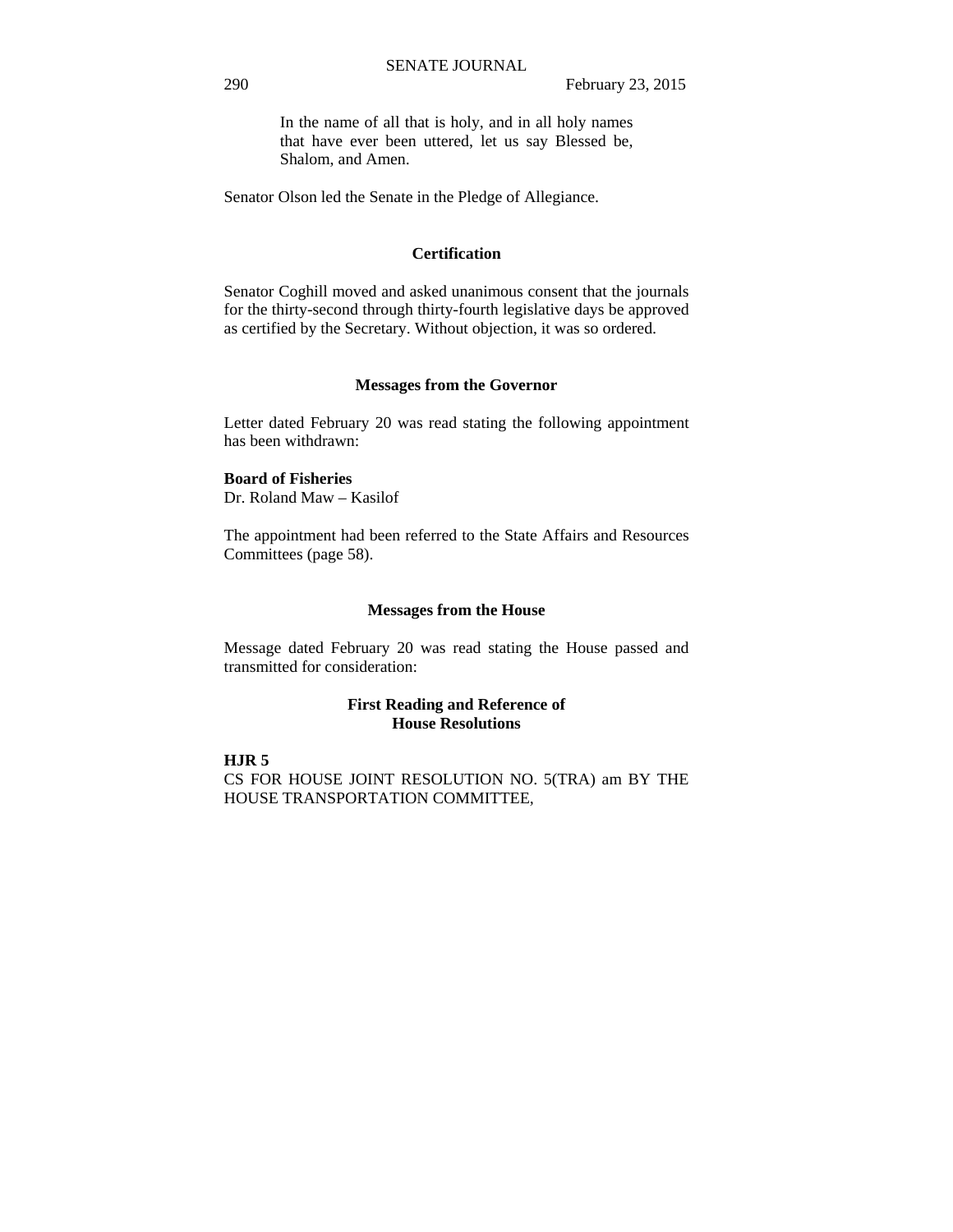Recognizing the Academy of Model Aeronautics for establishing safety guidelines and best practices.

was read the first time and referred to the Transportation Committee.

#### **First Reading and Reference of House Bills**

### **HB 35**

CS FOR HOUSE BILL NO. 35(STA) BY THE HOUSE STATE AFFAIRS COMMITTEE, entitled:

> "An Act establishing March 27 as Great Alaska Good Friday Earthquake Remembrance Day."

was read the first time and referred to the State Affairs Committee.

#### **HB 43**

CS FOR HOUSE BILL NO. 43(STA) BY THE HOUSE STATE AFFAIRS COMMITTEE, entitled:

> "An Act establishing Alaska Law Enforcement Officers' Day."

was read the first time and referred to the State Affairs Committee.

#### **Standing Committee Reports**

#### **SB 30**

The Judiciary Committee considered SENATE BILL NO. 30 "An Act relating to controlled substances; relating to marijuana; relating to driving motor vehicles when there is an open marijuana container; and providing for an effective date" and recommended it be replaced with

> CS FOR SENATE BILL NO. 30(JUD) "An Act relating to controlled substances; relating to marijuana; deleting marijuana, hash, and hash oil from the controlled substance schedules and making conforming and related amendments; relating to crimes and offenses related to marijuana and the use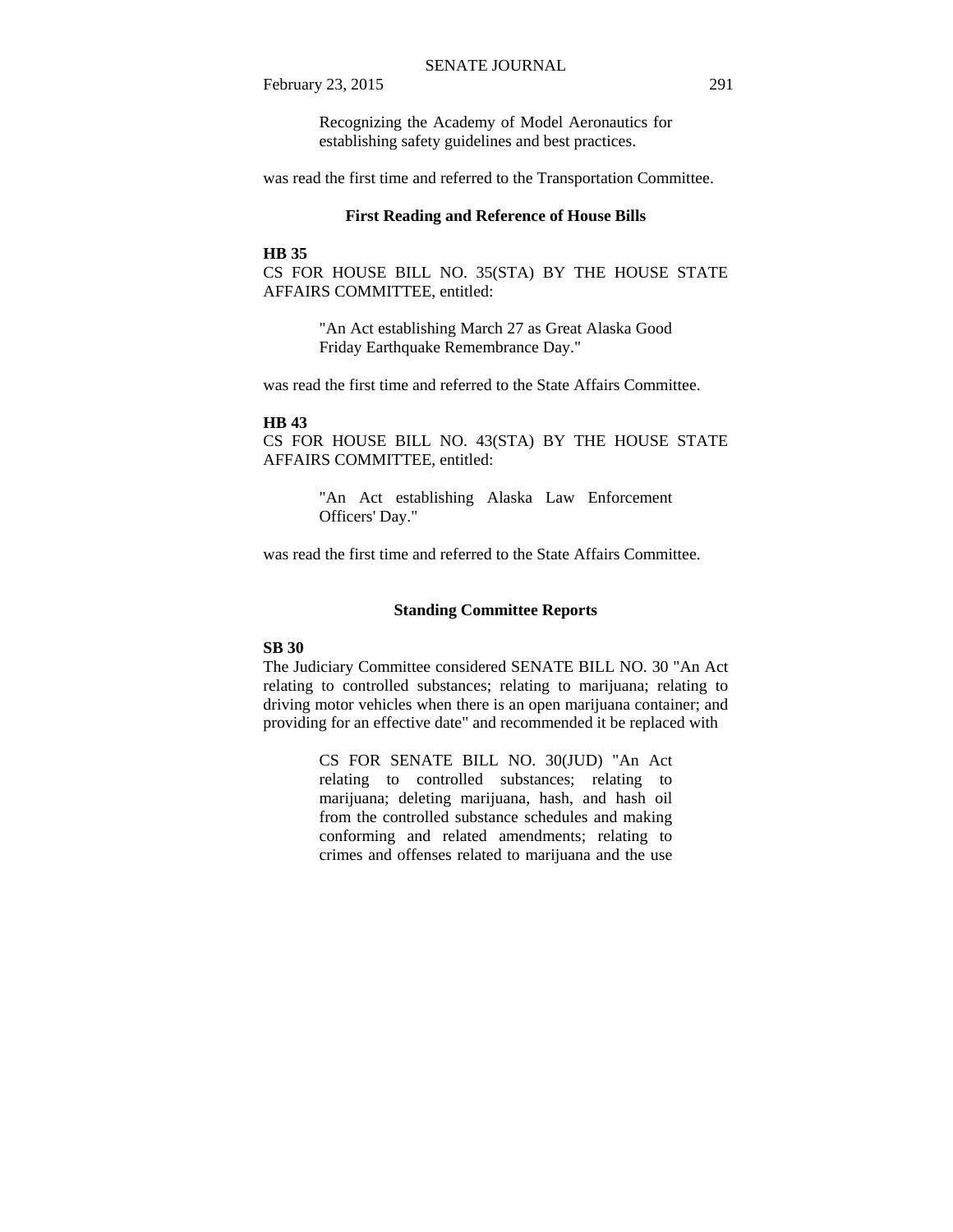of marijuana; relating to driving a commercial motor vehicle or motor vehicle while under the influence of an alcoholic beverage, marijuana, inhalant, or controlled substance; relating to conditions of release; relating to probation and parole; relating to sentencing; relating to illicit synthetic drugs; relating to protective orders; relating to employer alcohol, marijuana, and drug testing; relating to municipalities; relating to established villages and local options; making conforming amendments; and providing for an effective date."

Signing do pass: Senator McGuire, Chair. Signing amend: Senators Costello, Coghill, Micciche.

The following fiscal information was published today:

- Fiscal Note No. 1, Department of Health and Social Services
- Fiscal Note No. 2, zero, Department of Health and Social Services
- Fiscal Note No. 3, Department of Health and Social Services
- Fiscal Note No. 4, zero, Department of Law
- Fiscal Note No. 5, zero, Department of Commerce, Community and Economic Development
- Fiscal Note No. 6, zero, Department of Commerce, Community and Economic Development
- Fiscal Note No. 7, Department of Health and Social Services

The bill was referred to the Finance Committee.

# **Introduction and Reference of Senate Bills**

#### **SB 59**

SENATE BILL NO. 59 BY SENATOR WIELECHOWSKI, entitled:

"An Act relating to a code of military justice; relating to military offenses and penalties for military offenses; relating to the jurisdiction of the court of appeals; relating to appeals of convictions and sentences of courts-martial; relating to the procedures for persons subject to court-martial proceedings;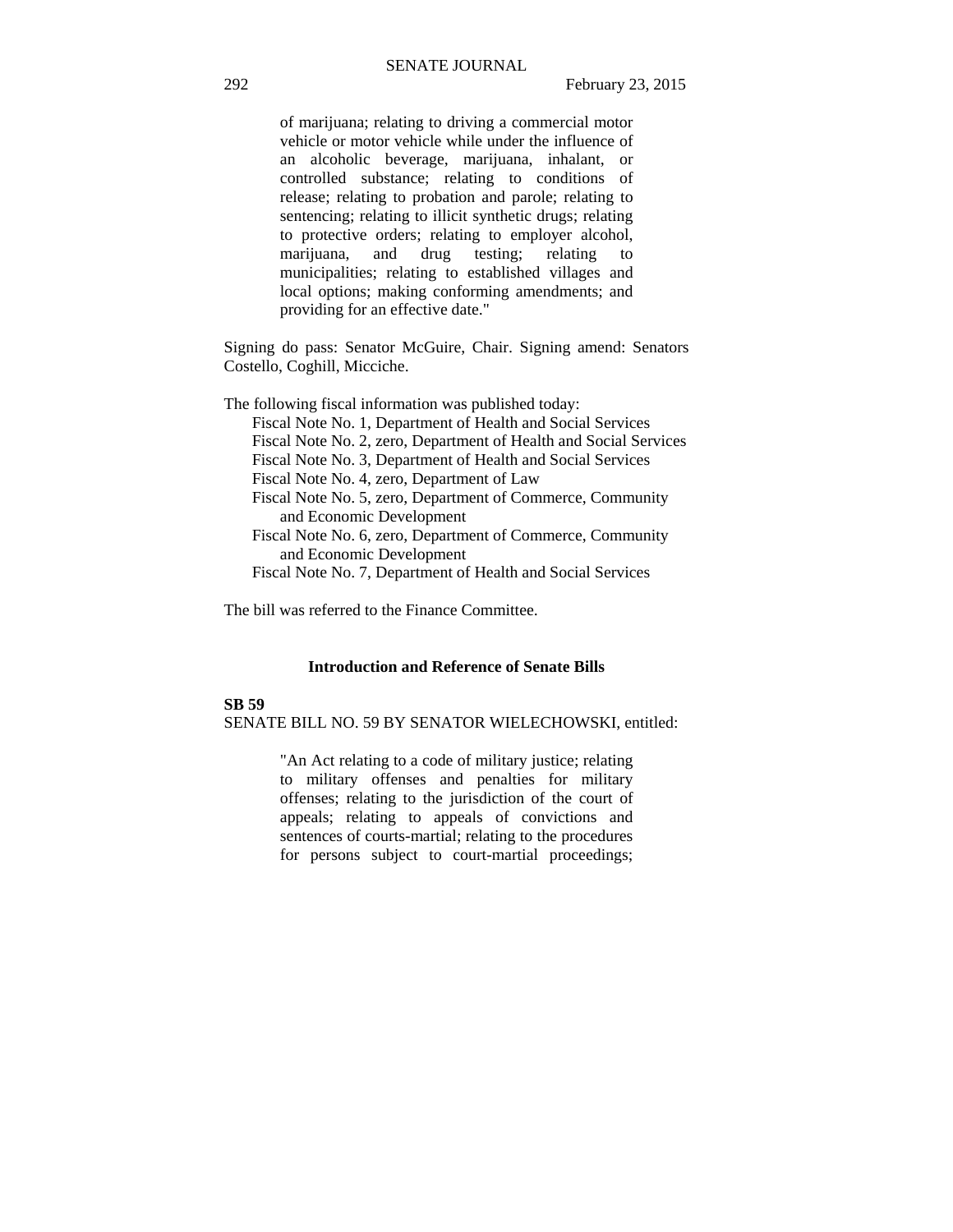relating to involuntary commitment for evaluation or treatment of a mental disease or defect before courtmartial proceedings; and providing for an effective date."

was read the first time and referred to the State Affairs and Judiciary Committees.

#### **SB 60**

SENATE BILL NO. 60 BY THE SENATE RULES COMMITTEE BY REQUEST OF THE GOVERNOR, entitled:

> "An Act establishing the Marijuana Control Board; relating to the powers and duties of the Marijuana Control Board; relating to the appointment, removal, and duties of the director of the Marijuana Control Board; relating to the Alcoholic Beverage Control Board; and providing for an effective date."

was read the first time and referred to the Labor and Commerce, State Affairs and Finance Committees.

The following fiscal information was published today: Fiscal Note No. 1, Department of Commerce, Community and Economic Development

Governor's transmittal letter dated February 20:

Dear President Meyer:

Under the authority of Article III, Section 18 of the Alaska Constitution, I am transmitting a bill establishing the Marijuana Control Board (Board) and relating to the Alcoholic Beverage Control Board.

The bill would protect public safety and promote effective regulation of the marijuana industry consistent with the people's intent as expressed in AS 17.38 by creating the Marijuana Control Board that includes representatives from the public health and safety sectors, the marijuana industry, and the general public. The Board's members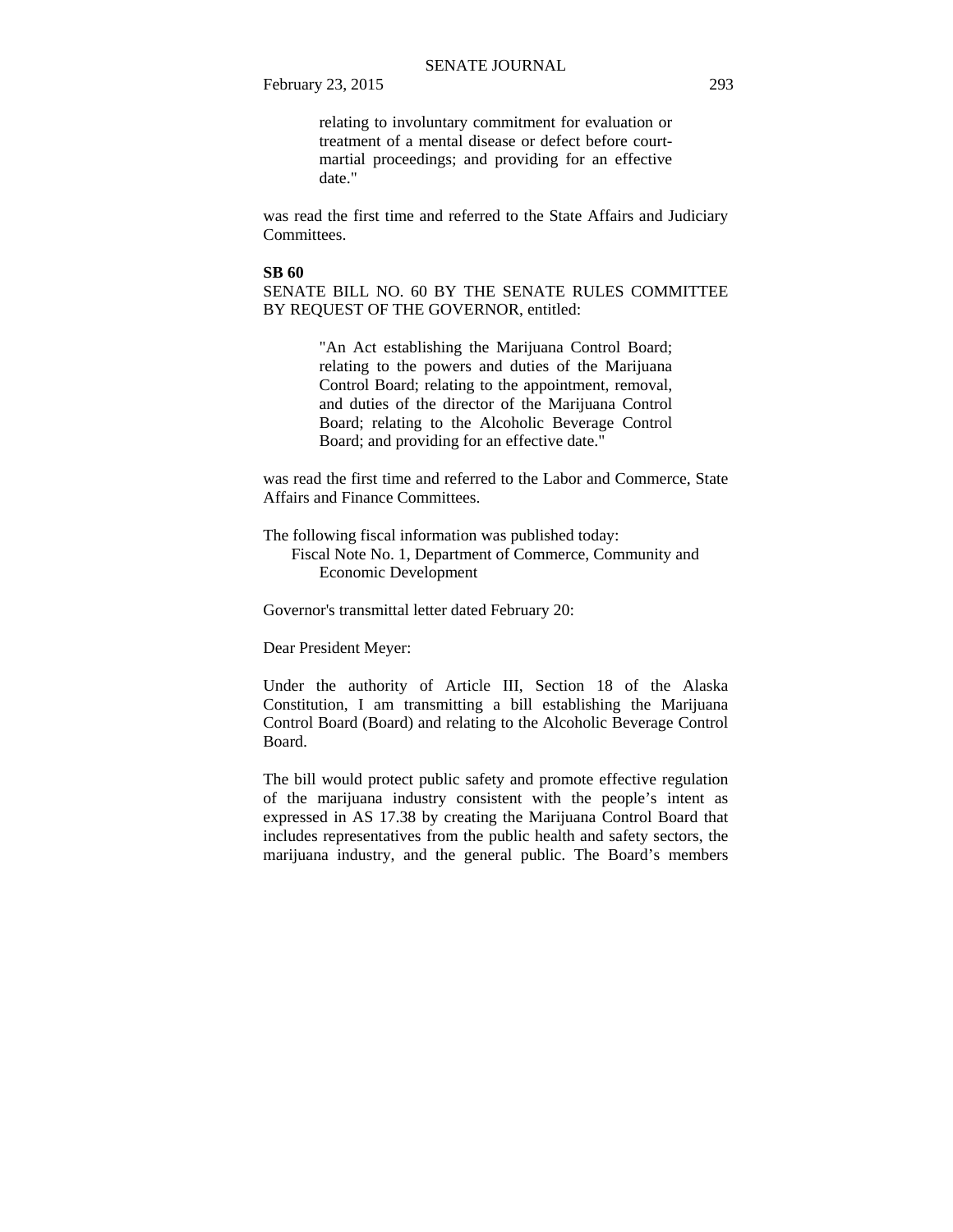would be appointed by the Governor to serve staggered terms of three years; the Board would have authority to regulate marijuana cultivation, transportation, production, and sale, as set out in AS 17.38.090. Importantly, the bill would give the Marijuana Control Board the power to enforce its regulations, including the ability to use peace officer powers to enforce the criminally punishable laws and regulations relating to marijuana. And, by providing for a shared administrative and enforcement staff with the Alcoholic Beverage Control Board, the bill would enable the Marijuana Control Board to benefit from the considerable experience and expertise of the Alcoholic Beverage Control Board while realizing significant economies.

I urge your prompt and favorable action on this measure.

Sincerely,  $\sqrt{s}$ Bill Walker Governor

#### **Consideration of the Calendar**

#### **Second Reading of Senate Bills**

#### **SB 35**

SENATE BILL NO. 35 "An Act making corrective amendments to the Alaska Statutes as recommended by the revisor of statutes; and providing for an effective date" was read the second time.

President Meyer stated SENATE BILL NO. 35 will advance to third reading on the February 25 calendar.

#### **Citations**

Honoring - Service High School Flag Football 2014 All-CIC Team Representative(s) Millett

Senator(s) Meyer, Bishop, Coghill, Costello, Dunleavy, Egan, Ellis, Gardner, Giessel, Hoffman, Huggins, Kelly, MacKinnon, McGuire, Micciche, Olson, Stedman, Stevens, Wielechowski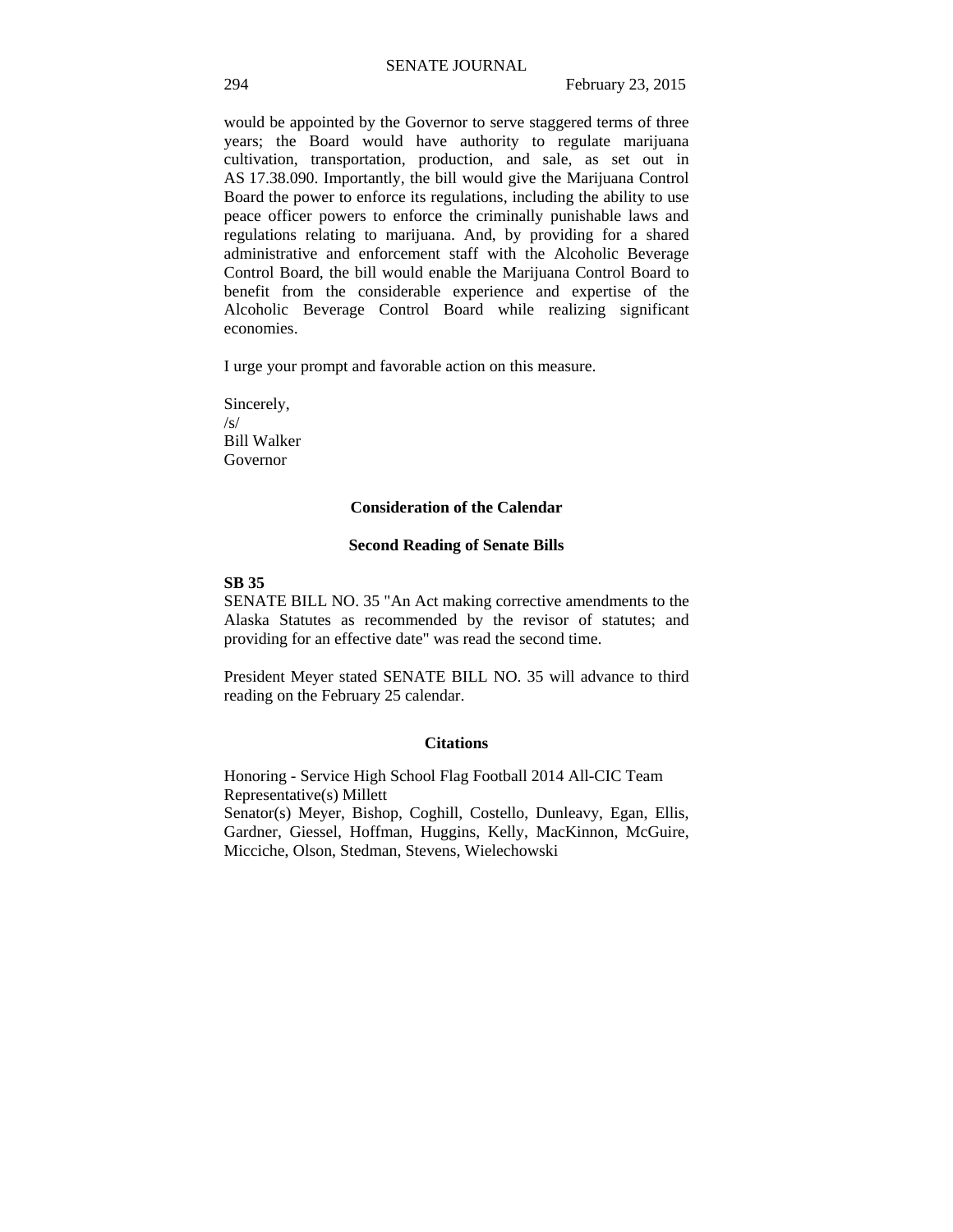In Memoriam - Carl Heflinger

Senator(s) Coghill, Meyer, Bishop, Costello, Dunleavy, Egan, Ellis, Gardner, Giessel, Hoffman, Huggins, Kelly, MacKinnon, McGuire, Micciche, Olson, Stedman, Stevens, Stoltze, Wielechowski

In Memoriam - Lt. Colonel Norman Dudley Comfort Senator(s) Coghill, Meyer, Bishop, Costello, Dunleavy, Egan, Ellis, Gardner, Giessel, Hoffman, Huggins, Kelly, MacKinnon, McGuire, Micciche, Olson, Stedman, Stevens, Stoltze, Wielechowski

In Memoriam - Louis "Frank" Delong

Senator(s) Coghill, Meyer, Bishop, Costello, Dunleavy, Egan, Ellis, Gardner, Giessel, Hoffman, Huggins, Kelly, MacKinnon, McGuire, Micciche, Olson, Stedman, Stevens, Stoltze, Wielechowski

Senator Coghill moved and asked unanimous consent that the citations be adopted. Without objection, the citations were adopted and referred to the Secretary for transmittal.

Senator Coghill moved and asked unanimous consent that the following citation be made a special order of business. Without objection, it was so ordered.

#### **Special Order of Business**

In Memoriam - John Karl Hoegberg Representative(s) Wool Senator(s) Bishop, Meyer, Coghill, Costello, Dunleavy, Egan, Ellis, Gardner, Giessel, Hoffman, Huggins, Kelly, MacKinnon, McGuire, Micciche, Olson, Stedman, Stevens, Wielechowski

Senator Coghill moved and asked unanimous consent that the citation be adopted. Without objection, the citation was adopted and referred to the Secretary for transmittal.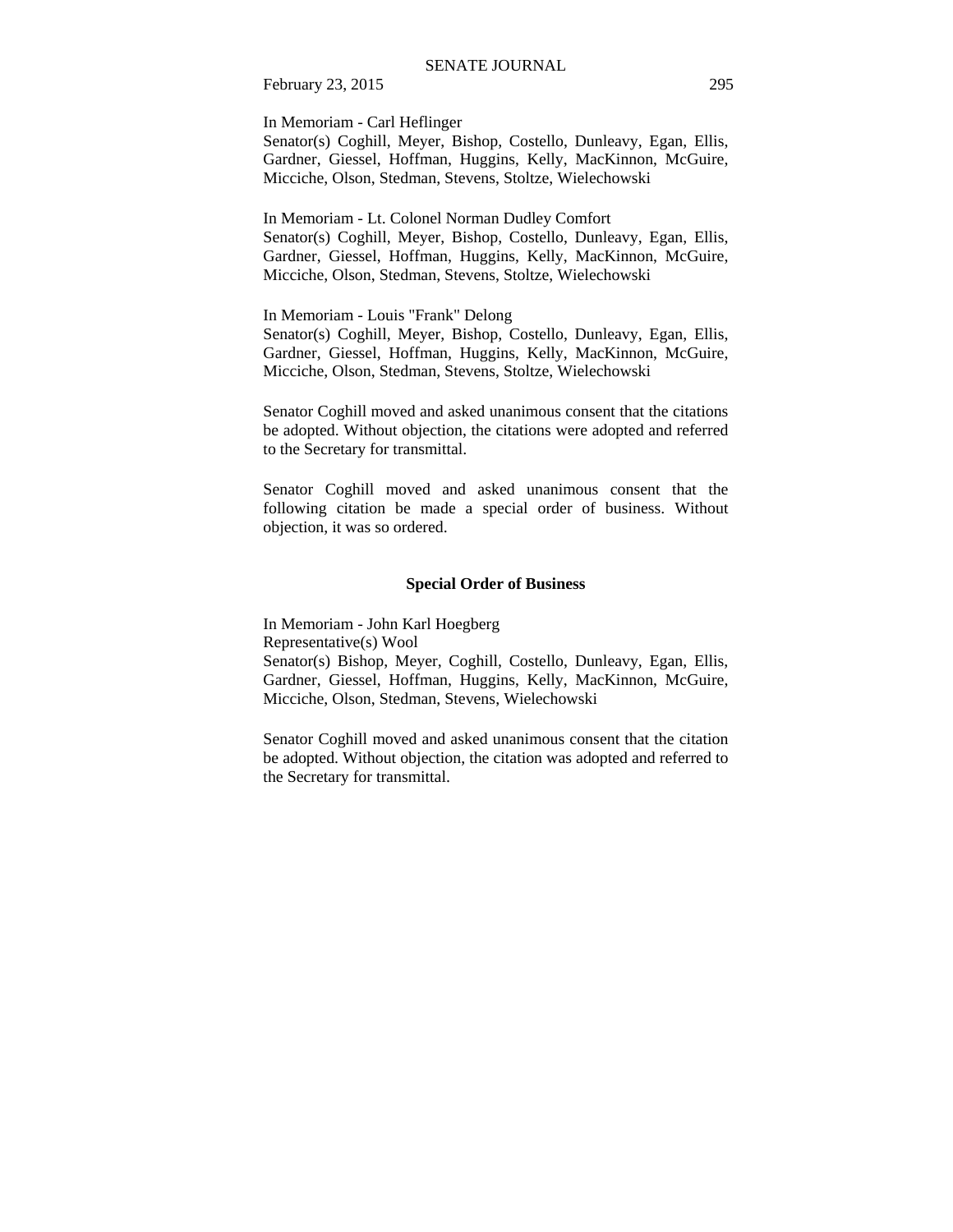#### **Unfinished Business**

Senator Bishop moved and asked unanimous consent to be excused from a call of the Senate from afternoon plane time, February 26 through evening plane time, March 1. Without objection, Senator Bishop was excused.

Senator Hoffman moved and asked unanimous consent to be excused from a call of the Senate on February 27. Without objection, Senator Hoffman was excused.

Senator Costello moved and asked unanimous consent to be excused from a call of the Senate from evening plane time, February 27 through morning plane time, March 2. Without objection, Senator Costello was excused.

#### **Announcements**

Senator Stedman, Chair, moved and asked unanimous consent that Uniform Rule 23 be waived for a Health and Social Services Committee meeting on February 25. Without objection, it was so ordered.

#### **SJR 13**

Senator Giessel, Chair, moved and asked unanimous consent that Uniform Rule 23 be waived on SENATE JOINT RESOLUTION NO. 13 Supporting oil and gas exploration and development on the outer continental shelf offshore of the state; opposing attempts to prohibit oil and gas development in the Chukchi Sea Planning Area and the Beaufort Sea Planning Area; and requesting that the federal Administration cease and desist from all future restrictions in the Chukchi and Beaufort Seas, for the Resources Committee meeting today. Without objection, it was so ordered.

Announcements are at the end of the journal.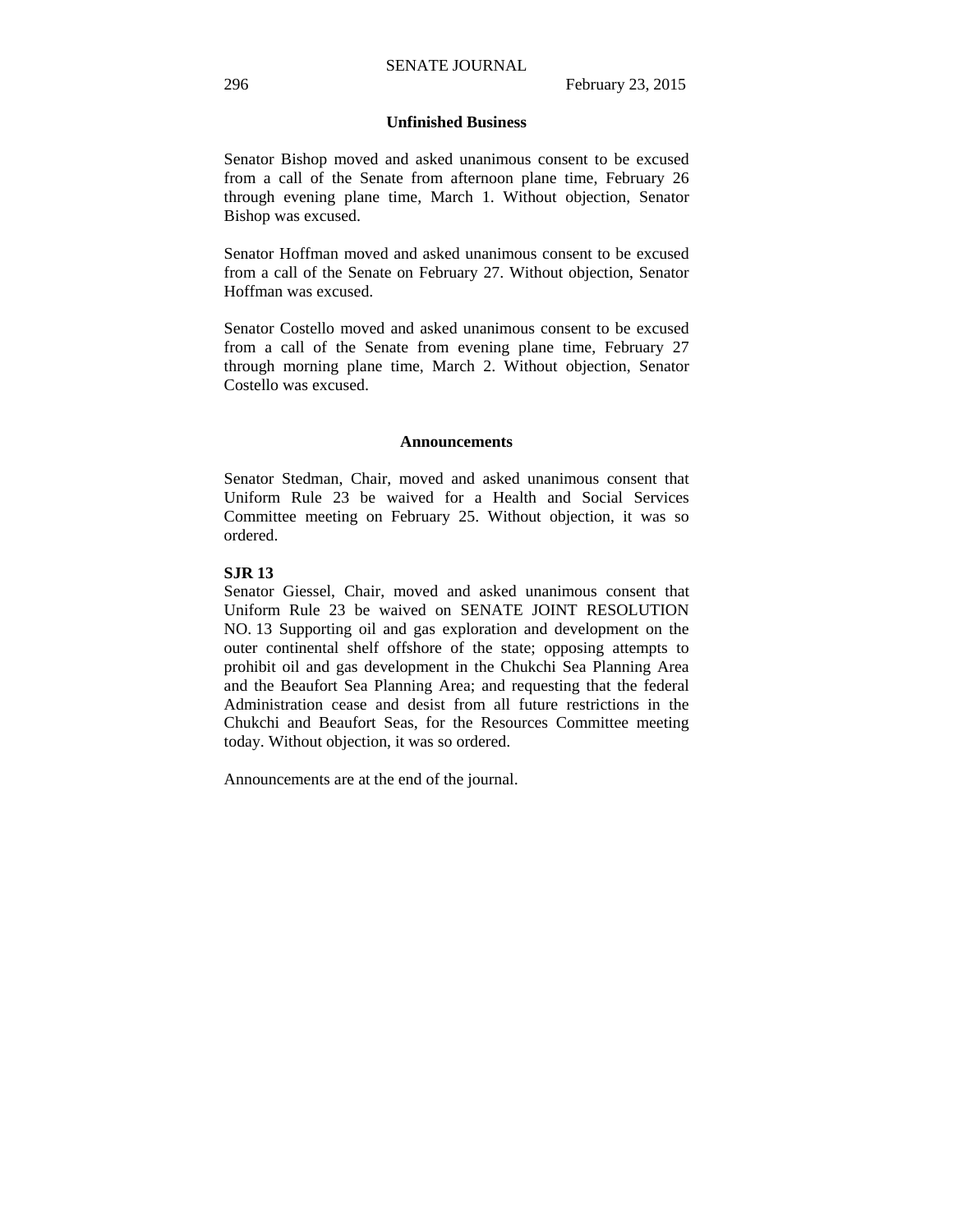# **Adjournment**

Senator Coghill moved and asked unanimous consent that the Senate stand in adjournment until 11:00 a.m., February 25, 2015. Without objection, the Senate adjourned at 11:46 a.m.

> Liz Clark Secretary of the Senate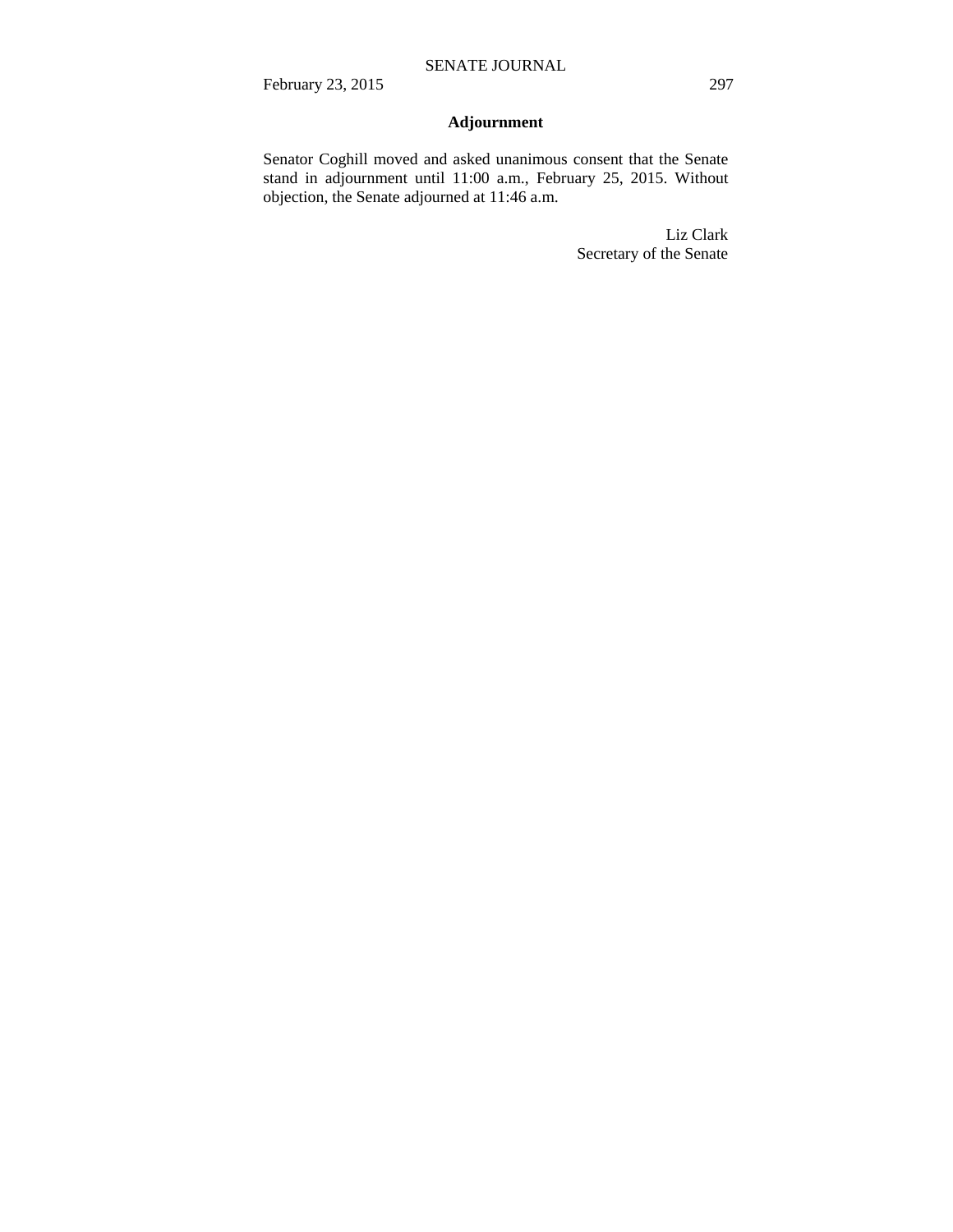#### **Announcements**

Americans with Disabilities Act Notice - Persons with disabilities who require special accommodation or alternative communication formats to access committee meetings may contact the appropriate committee office or the Legislative Information Office in their community. Reasonable advance notice is needed to accommodate the request. For further information, call the ADA Coordinator at 465-3854 Voice/465-4980 TDD.

#### **STANDING COMMITTEES**

# **COMMUNITY & REGIONAL AFFAIRS**

| Feb 24        | <b>Tuesday</b><br>No Meeting Scheduled  | Beltz 105 (tsbldg) | 3:30 PM |
|---------------|-----------------------------------------|--------------------|---------|
| <b>Feb 26</b> | <b>Thursday</b><br>No Meeting Scheduled | Beltz 105 (tsbldg) | 3:30 PM |
|               |                                         |                    |         |

#### **EDUCATION**

| <b>Feb 24</b> | <b>Tuesday</b>                                          | <b>Butrovich 205</b> | 3:30 PM |
|---------------|---------------------------------------------------------|----------------------|---------|
| $+$           | SJR 2 CONST. AM: G.O. BONDS FOR STUDENT LOANS           |                      |         |
| $+$           | Presentation: Alaska Performance Scholarship Program    |                      |         |
|               | Alaska Education Grant Program                          |                      |         |
|               | Diane Barrans, Director, Alaska Commission on           |                      |         |
|               | Postsecondary Education                                 |                      |         |
| <b>Feb 26</b> | <b>Thursday</b>                                         | <b>Butrovich 205</b> | 3:30 PM |
| $+$           | SCR 1 CIVICS EDUCATION TASK FORCE                       |                      |         |
| $+$           | Presentation: Secondary School Boarding Stipend Program |                      |         |
|               | Elizabeth Nudelman, Director, School Finance, DEED      |                      |         |
|               | <b>District Operated Residential Schools</b>            |                      |         |
|               | (Variable Length and 180-day Term Programs)             |                      |         |
|               | Various School Districts                                |                      |         |
|               | Mt. Edgecumbe High School                               |                      |         |
|               | <b>Bill Hutton, Superintendent</b>                      |                      |         |
|               |                                                         |                      |         |

<sup>+</sup> indicates teleconference

<sup>=</sup> indicates bill previously heard/scheduled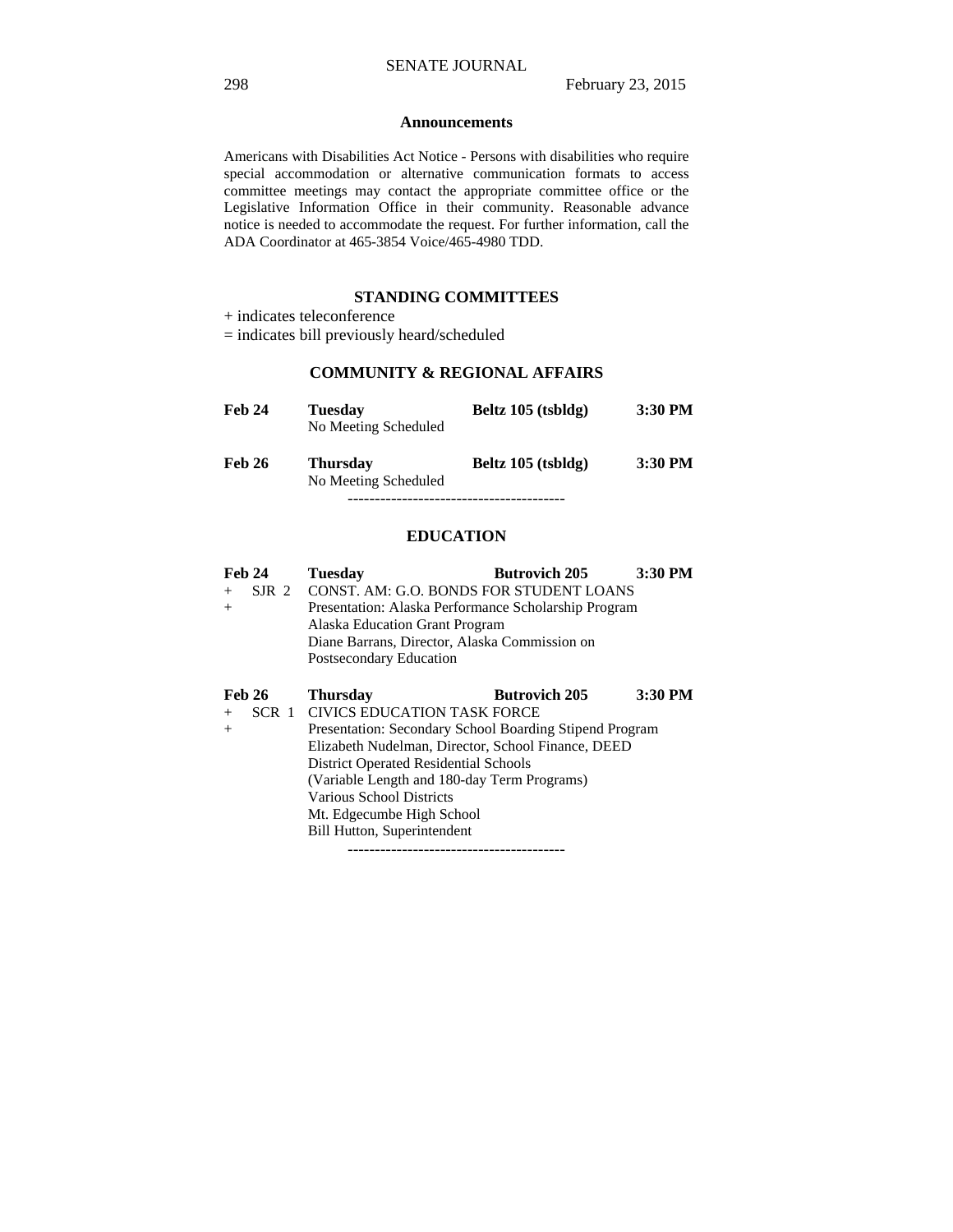# **FINANCE**

| <b>Feb 23</b><br>$+=$ SB 27<br>$^{+}$             | <b>Monday</b><br>APPROP: OPERATING BUDGET/LOANS/FUNDS<br>Departments: Fish and Game, Natural Resources<br>and Environmental Conservation<br>Department of Fish and Game<br><above 02="" 14="" 25="" agenda="" item="" rescheduled="" to=""><br/><b>Bills Previously Heard/Scheduled</b></above> | <b>Senate Finance 532</b> | 9:00 AM |
|---------------------------------------------------|-------------------------------------------------------------------------------------------------------------------------------------------------------------------------------------------------------------------------------------------------------------------------------------------------|---------------------------|---------|
| <b>Feb 24</b>                                     | <b>Tuesday</b>                                                                                                                                                                                                                                                                                  | <b>Senate Finance 532</b> | 9:00 AM |
| SB<br>6<br>$+$<br>SB 46<br>$^{+}$                 | ELIMINATE DAYLIGHT SAVING TIME<br>MUNI BOND BANK LOANS TO REG HEALTH ORGS                                                                                                                                                                                                                       |                           |         |
| $+=$ SB 30<br>$+$                                 | MARIJUANA REG;CONT. SUBST;CRIMES;DEFENSES<br><b>Bills Previously Heard/Scheduled</b>                                                                                                                                                                                                            |                           |         |
| <b>Feb 25</b><br>$+=$ SB 27<br>$\hspace{0.1mm} +$ | Wednesday<br>APPROP: OPERATING BUDGET/LOANS/FUNDS<br>Departments: Corrections, Public Safety, and Law<br>Department of Fish and Game<br><above 02="" 14="" 23="" agenda="" from="" item="" rescheduled=""><br/><b>Bills Previously Heard/Scheduled</b></above>                                  | <b>Senate Finance 532</b> | 9:00 AM |
| <b>Feb 26</b>                                     | <b>Thursday</b>                                                                                                                                                                                                                                                                                 | <b>Senate Finance 532</b> | 9:00 AM |
| $^{+}$                                            | Presentation: Juneau Access and KABATA<br><b>Administrative Order 271</b>                                                                                                                                                                                                                       |                           |         |
|                                                   | Commissioner-Designee Marc Luiken, Department of                                                                                                                                                                                                                                                |                           |         |
|                                                   | <b>Transportation and Public Facilities</b>                                                                                                                                                                                                                                                     |                           |         |
| $^+$                                              | <b>Presentation: Ambler Road</b><br>Mark Davis, Alaska Industrial Development and                                                                                                                                                                                                               |                           |         |
|                                                   | Export Authority - via teleconference<br><b>Bills Previously Heard/Scheduled</b>                                                                                                                                                                                                                |                           |         |
| <b>Feb 27</b>                                     | Friday<br>No Meeting Scheduled                                                                                                                                                                                                                                                                  | <b>Senate Finance 532</b> | 9:00 AM |

#### **HEALTH & SOCIAL SERVICES**

**Feb 23 Monday Butrovich 205 1:30 PM**  -- Meeting Postponed to 2/25/15 -- Medicaid Expansion Presentation given by DHSS Commissioner Valerie Davidson -- Testimony <Invitation Only> --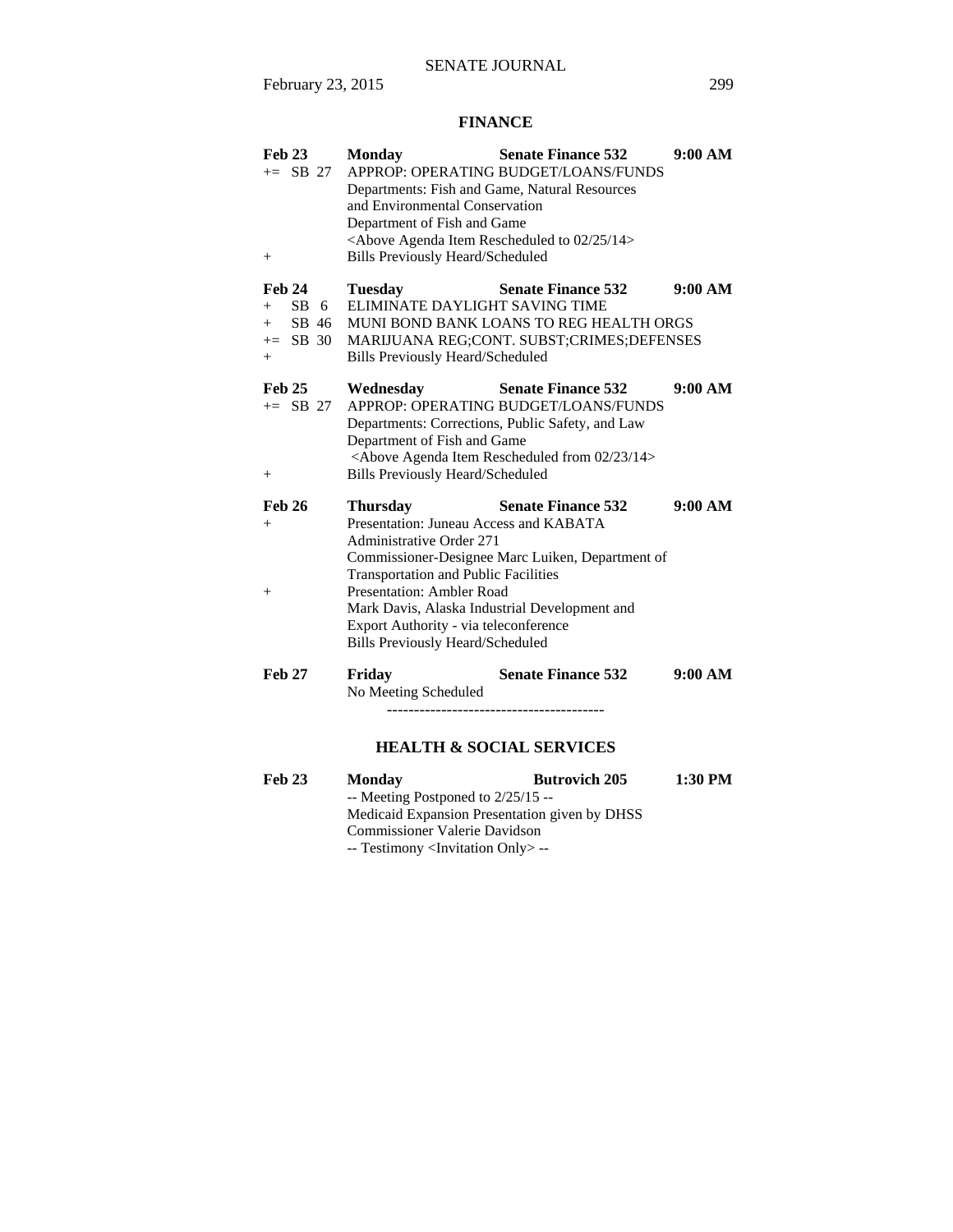# **HEALTH & SOCIAL SERVICES (continued)**

| <b>Feb 25</b> | Wednesday                                         | <b>Butrovich 205</b>                          | 1:30 PM |
|---------------|---------------------------------------------------|-----------------------------------------------|---------|
|               | $-$ Rescheduled from 02/23/15 $-$                 |                                               |         |
|               | -- Uniform Rule 23 Waived --                      |                                               |         |
|               |                                                   | Medicaid Expansion Presentation given by DHSS |         |
|               | <b>Commissioner Valerie Davidson</b>              |                                               |         |
|               | -- Testimony <invitation only=""> --</invitation> |                                               |         |
|               |                                                   |                                               |         |
|               |                                                   |                                               |         |

| <b>Feb 27</b> | Friday               | <b>Butrovich 205</b> | 1:30 PM |
|---------------|----------------------|----------------------|---------|
|               | No Meeting Scheduled |                      |         |

----------------------------------------

# **JUDICIARY**

| <b>Feb 23</b> | 1:30 PM<br>Beltz 105 (tsbldg)<br>Monday           |
|---------------|---------------------------------------------------|
| $+$           | Confirmation of Governor's Appointments:          |
|               | Dr. George Brown - Violent Crimes Compensation    |
|               | <b>Board</b>                                      |
|               | Kathryn Dodge - State Commission for Human Rights |
|               | Lester Lunceford - State Commission for Human     |
|               | Rights                                            |
| SB 21<br>$+$  | AFFIRMATIVE DEFENSE TO PROSTITUTION               |
|               | -- Invited and Public Testimony --                |
| $^{+}$        | Bills Previously Heard/Scheduled                  |
|               |                                                   |
|               |                                                   |
|               |                                                   |
| <b>Feb 25</b> | $12:00$ PM<br>Wednesday<br>Beltz 105 (tsbldg)     |
| $^{+}$        | <b>CRIME SUMMIT</b>                               |
|               |                                                   |
|               | -- Invited and Public Testimony --                |
|               |                                                   |
| <b>Feb 27</b> | 1:30 PM<br>Friday<br>Beltz $105$ (tsbldg)         |
|               | += SB 51 UNIFORM INTER.CHILD SUPPORT:PARENTAGE    |
| SB 49<br>$+$  | CIVIL LEGAL SERVICES FUND                         |
|               | -- Invited and Public Testimony --                |
| $^{+}$        | Bills Previously Heard/Scheduled                  |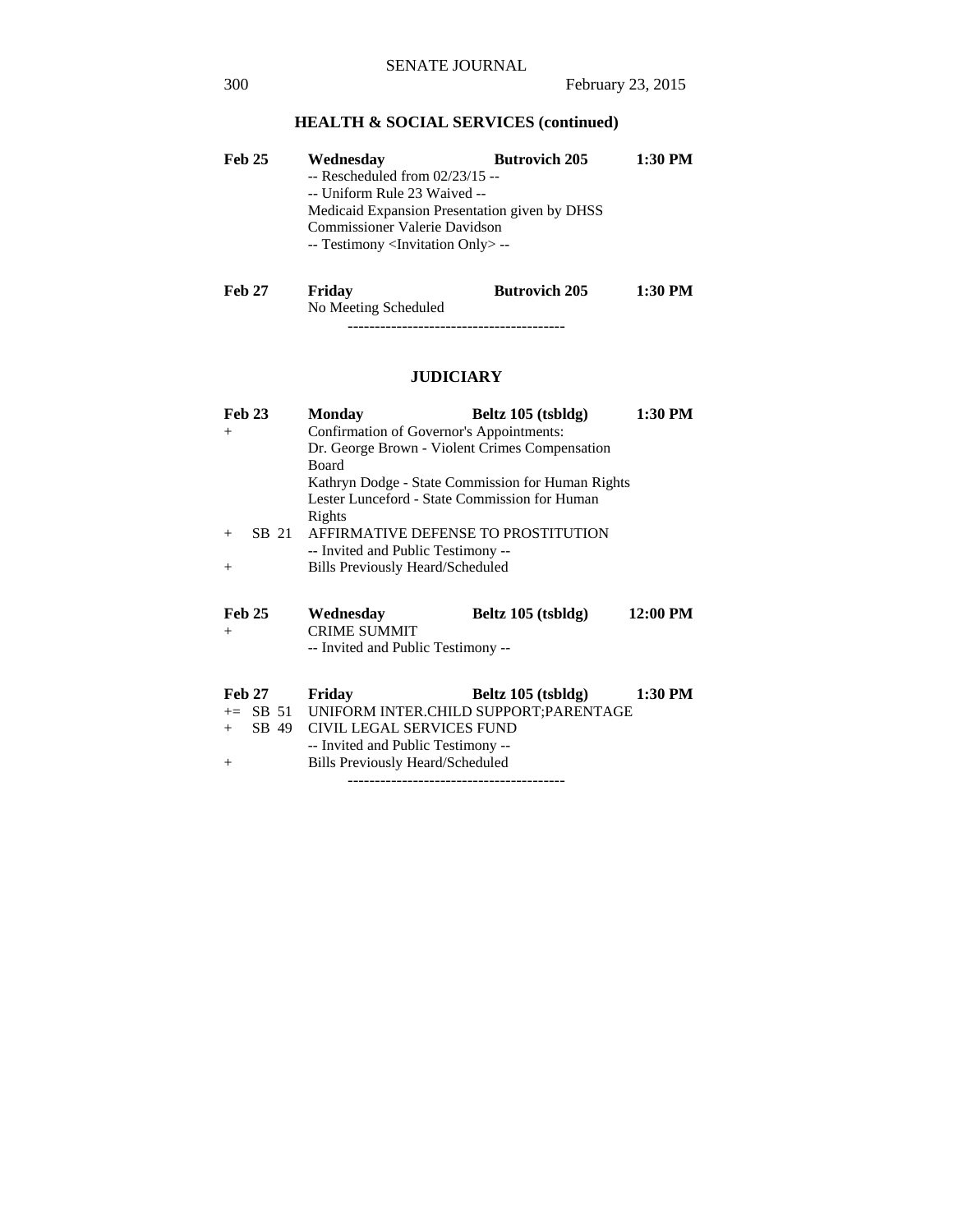# **LABOR & COMMERCE**

|        | Feb 24        | <b>Tuesday</b>                       | Beltz 105 (tsbldg) | 1:30 PM |
|--------|---------------|--------------------------------------|--------------------|---------|
| $^{+}$ |               | Board and Commission Appointees:     |                    |         |
|        |               | Alaska Workers' Compensation Board   |                    |         |
|        |               | Board of Certified Real Estate Board |                    |         |
|        |               | Board of Massage Therapists          |                    |         |
|        |               | <b>State Medical Board</b>           |                    |         |
|        |               | Board of Examiners in Optometry      |                    |         |
|        |               | -- Public Testimony --               |                    |         |
| $+$    |               | Bills Previously Heard/Scheduled     |                    |         |
|        | <b>Feb 26</b> | <b>Thursday</b>                      | Beltz 105 (tsbldg) | 1:30 PM |
| $+$    | SB 15         | LIFE INSURANCE POLICY PREMIUM TAX    |                    |         |
| $^{+}$ | SB 47         | LIFE INSURANCE/ANNUITY EXEMPTIONS    |                    |         |
|        |               | -- Public Testimony --               |                    |         |

+ Bills Previously Heard/Scheduled ----------------------------------------

# **RESOURCES**

| <b>Feb 23</b>        | <b>Monday</b>                                                                                                                                                                                                                                       | <b>Butrovich 205</b>      | 3:30 PM  |
|----------------------|-----------------------------------------------------------------------------------------------------------------------------------------------------------------------------------------------------------------------------------------------------|---------------------------|----------|
| $^{+}$               | Confirmation of Governor's Appointees:                                                                                                                                                                                                              |                           |          |
|                      | Board of Game - Kip Fanning, Teresa Sager Albaugh<br>-- Public Testimony on Appointees --<br>-- Uniform Rule 23 Waived --<br>$+=$ SJR 13 OCS OIL & GAS EXPLORATION/DEVELOPMENT<br>-- Public Testimony --<br><b>Bills Previously Heard/Scheduled</b> |                           |          |
| <b>Feb 25</b><br>$+$ | Wednesday<br>Joint Hearing with House Resources Committee                                                                                                                                                                                           | <b>Senate Finance 532</b> | 12:00 PM |
|                      | Overview on the Mining Industry in Alaska                                                                                                                                                                                                           |                           |          |
|                      | -- Testimony <invitation only=""> --</invitation>                                                                                                                                                                                                   |                           |          |
| <b>Feb 25</b>        | Wednesday                                                                                                                                                                                                                                           | <b>Butrovich 205</b>      | 3:30 PM  |
| $^{+}$               | Overview of Extraction Industry in Alaska:                                                                                                                                                                                                          |                           |          |
|                      | Anchorage Economic Development Corporation                                                                                                                                                                                                          |                           |          |
|                      | -- Testimony <invitation only=""> --</invitation>                                                                                                                                                                                                   |                           |          |
| $+=$ SB 32           | <b>TIMBER SALES</b>                                                                                                                                                                                                                                 |                           |          |
|                      | -- Public Testimony --                                                                                                                                                                                                                              |                           |          |
| $^{+}$               | <b>Bills Previously Heard/Scheduled</b>                                                                                                                                                                                                             |                           |          |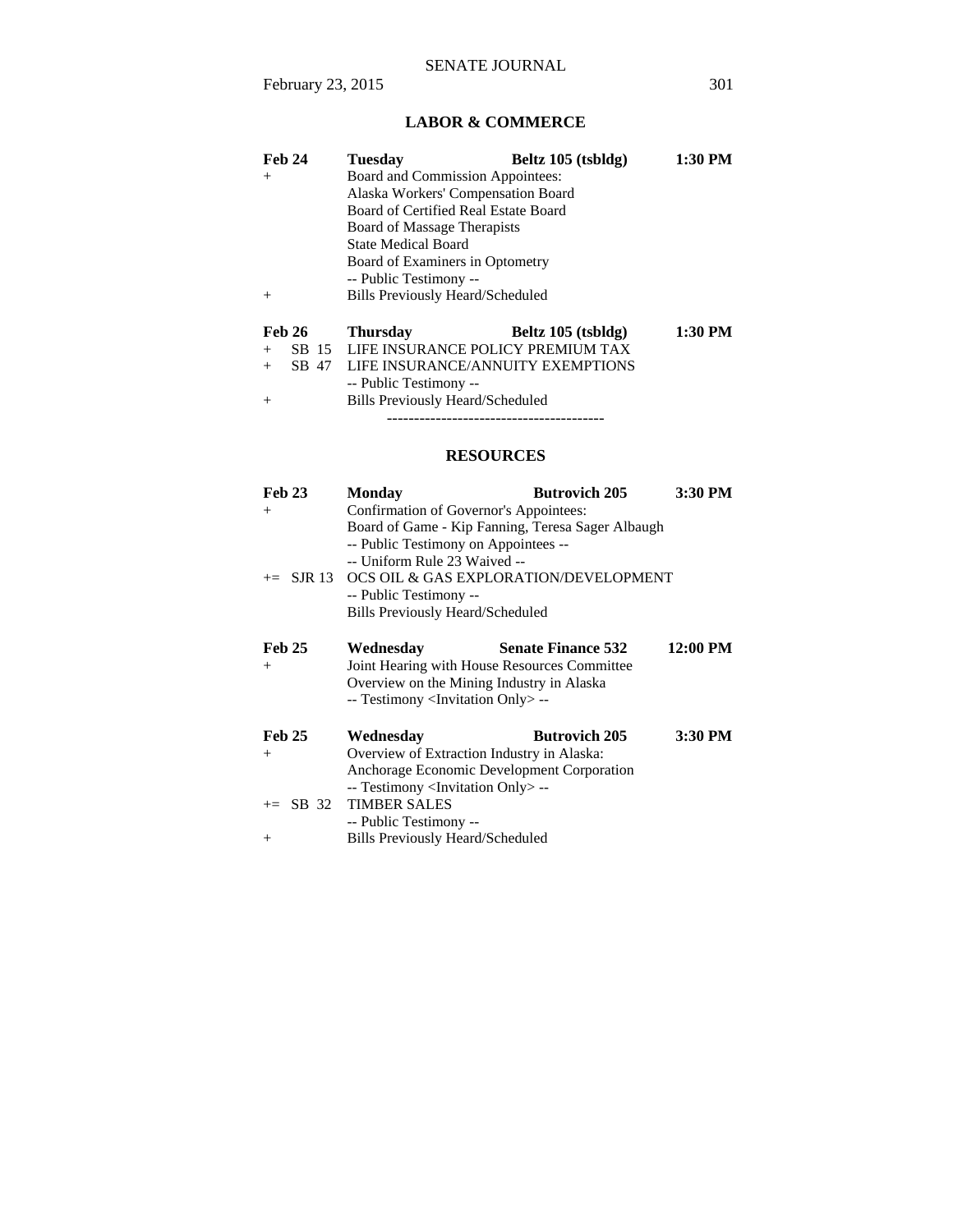# **RESOURCES (continued)**

| <b>Feb 27</b><br>$^{+}$        | <b>Butrovich 205</b><br>Friday<br><b>Bills Previously Heard/Scheduled</b>                                                                                                                                                                                                                                                                                                                                           | 3:30 PM |
|--------------------------------|---------------------------------------------------------------------------------------------------------------------------------------------------------------------------------------------------------------------------------------------------------------------------------------------------------------------------------------------------------------------------------------------------------------------|---------|
|                                | <b>STATE AFFAIRS</b>                                                                                                                                                                                                                                                                                                                                                                                                |         |
| <b>Feb 24</b><br>$^{+}$<br>$+$ | <b>Tuesday</b><br><b>Butrovich 205</b><br>Governor's Appointments - Confirmation Hearings:<br>Rebecca Hamon, Alaska Police Standards Council<br>Gustaf Sandahl, Alaska Police Standards Council<br>HJR 13 RETAIN ARMY FORCES IN ALASKA<br>-- Public Testimony --<br>Bills/Topics Previously Heard/Scheduled                                                                                                         | 9:00 AM |
| <b>Feb 26</b><br>$^{+}$        | <b>Butrovich 205</b><br><b>Thursday</b><br>Governor's Appointments - Confirmation Hearing:<br>Sheldon Fisher, Department of Administration<br>Commissioner<br>-- Public Testimony --<br>"Continuing Discussion of the Implementation of<br>Ballot Measure No. 2 (J3PSUM)"<br>Kevin Anselm, Director, Division of Banking &<br>Securities, DCCED<br>Lori Wing-Heier, Director, Division of Insurance<br><b>DCCED</b> | 9:00 AM |
| $SB$ 9<br>$^{+}$<br>$^{+}$     | <b>ELECTION PAMPHLETS</b><br>Bills/Topics Previously Heard/Scheduled<br>TRANSPORTATION                                                                                                                                                                                                                                                                                                                              |         |

**Feb 24 Tuesday Butrovich 205 1:00 PM** 

Feb 26 Thursday Butrovich 205 1:00 PM

 Additional Departments May be Added to the Agenda ----------------------------------------

No Meeting Scheduled

+ Dalton Highway - Informational Hearing with the Department of Transportation and Industry Representatives Discussing the Conditions and Needs on the Dalton Highway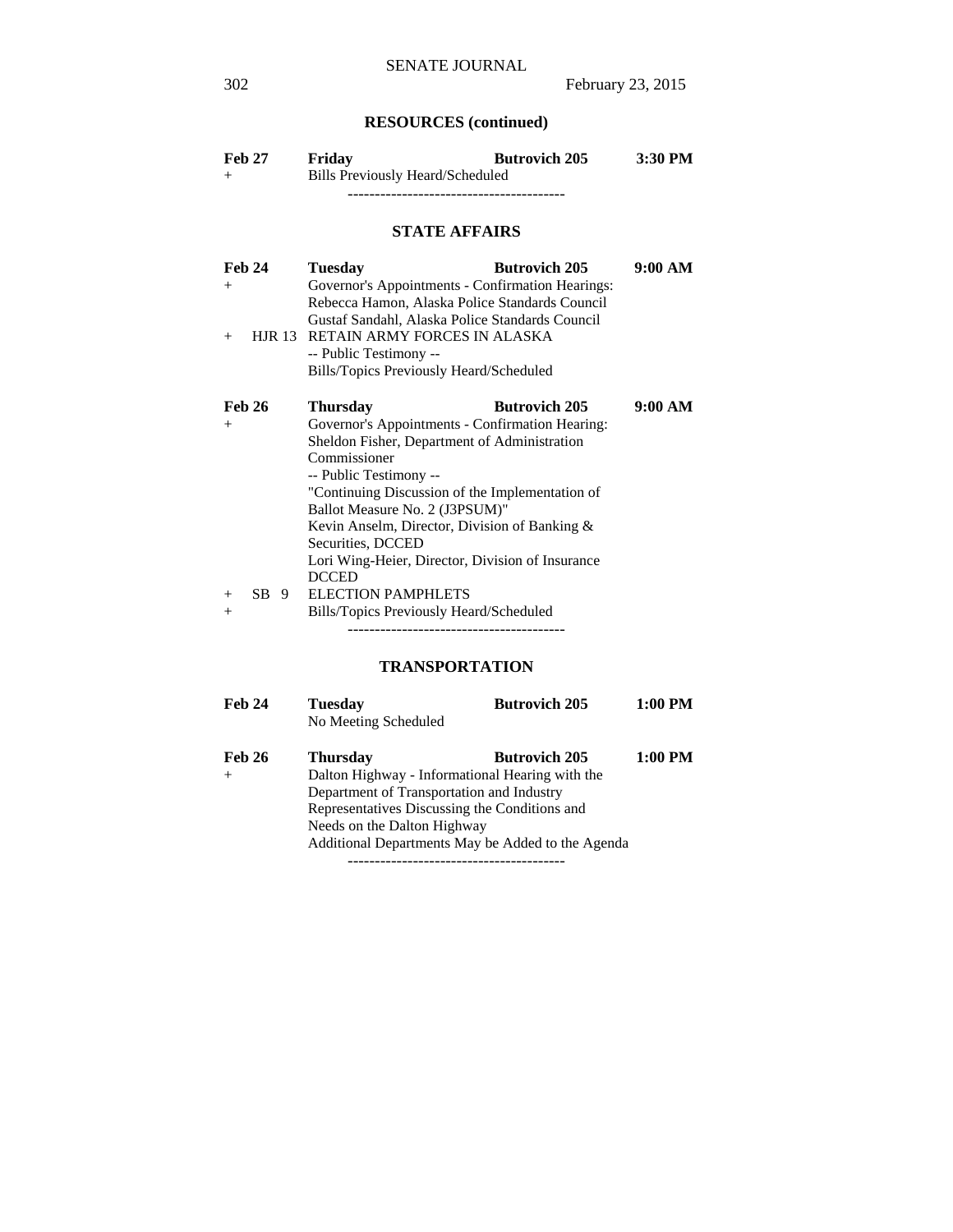# **FINANCE SUBCOMMITTEES**

# **COMMERCE, COMMUNITY & ECONOMIC DEV**

| Mar 11        | Wednesday                         | <b>Senate Finance 532</b>                                               | $3:00$ PM |
|---------------|-----------------------------------|-------------------------------------------------------------------------|-----------|
|               |                                   | Commerce, Community & Economic Development                              |           |
| <b>Mar 17</b> | <b>Tuesday</b>                    | <b>Senate Finance 532</b><br>Commerce, Community & Economic Development | $3:00$ PM |
| Mar 24        | <b>Tuesday</b><br><b>Closeout</b> | <b>Senate Finance 532</b>                                               | $3:00$ PM |
|               |                                   |                                                                         |           |

# **MILITARY & VETERANS' AFFAIRS**

| <b>Mar 12</b> | <b>Thursday</b>             | <b>Senate Finance 532</b> | $3:00$ PM |
|---------------|-----------------------------|---------------------------|-----------|
|               | Military & Veterans Affairs |                           |           |
| <b>Mar 25</b> | Wednesday<br>Closeout       | <b>Senate Finance 532</b> | $3:00$ PM |
|               |                             |                           |           |

#### **PUBLIC SAFETY**

| Mar 10        | <b>Tuesday</b><br>Department of Public Safety  | <b>Senate Finance 532</b> | $3:00$ PM |
|---------------|------------------------------------------------|---------------------------|-----------|
| <b>Mar 19</b> | <b>Thursday</b><br>Department of Public Safety | <b>Senate Finance 532</b> | $3:00$ PM |
| <b>Mar 26</b> | <b>Thursday</b><br><b>Closeout</b>             | <b>Senate Finance 532</b> | $3:00$ PM |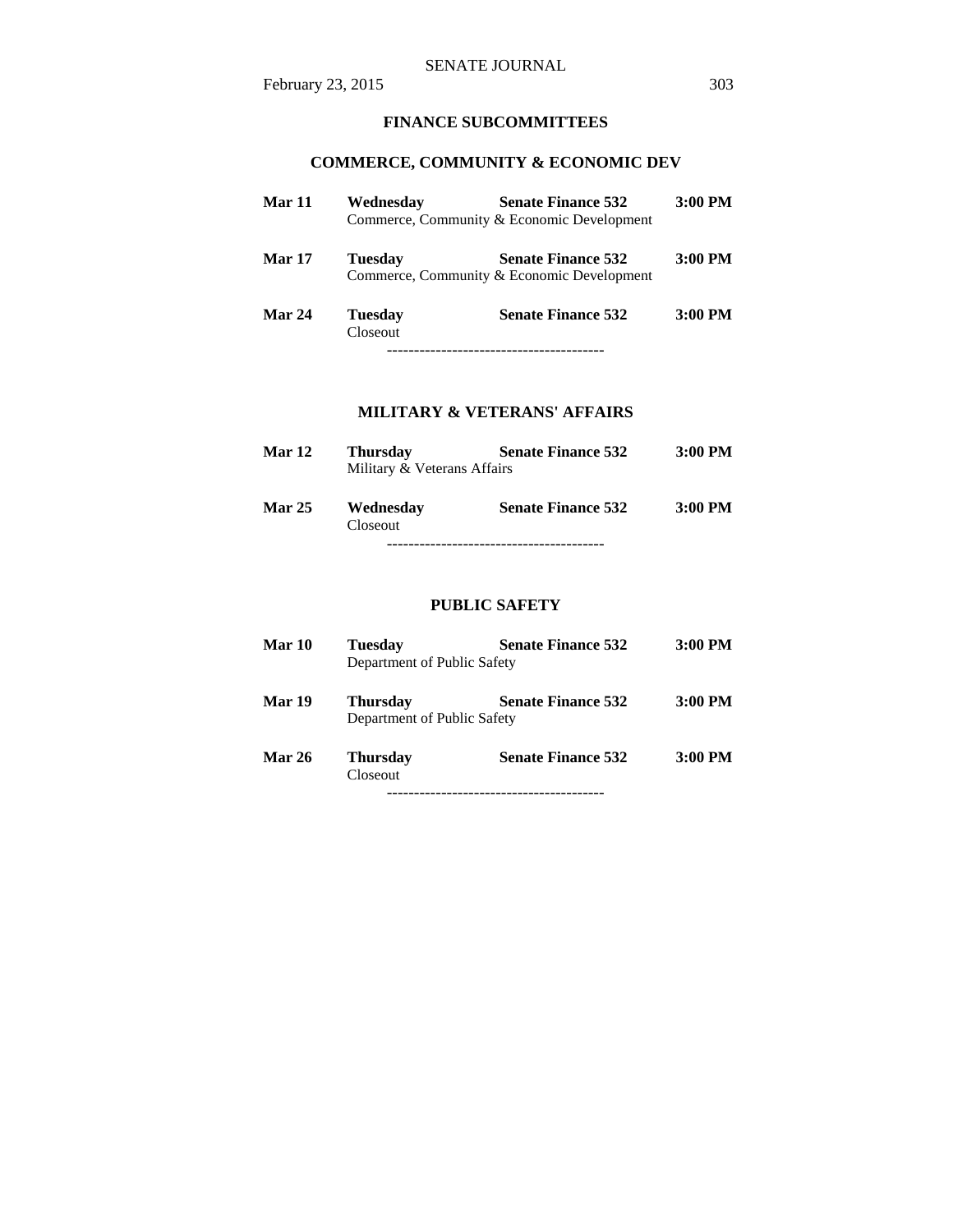# **SPECIAL COMMITTEES**

#### **SPECIAL CMTE ON THE ARCTIC**

| Feb 26 | <b>Thursday</b>                           | <b>Butrovich 205</b>                         | 11:15 AM |  |  |
|--------|-------------------------------------------|----------------------------------------------|----------|--|--|
|        |                                           | Presentation: "Managing the Arctic Maritime" |          |  |  |
|        | Domain through Available Technology"      |                                              |          |  |  |
|        | Ed Page, Executive Director of the Marine |                                              |          |  |  |
|        | <b>Exchange of Alaska</b>                 |                                              |          |  |  |
|        | -- Invited and Public Testimony --        |                                              |          |  |  |
|        | Bills Previously Heard/Scheduled          |                                              |          |  |  |

----------------------------------------

### **JOINT COMMITTEES**

#### **LEGISLATIVE BUDGET & AUDIT**

| <b>Feb 26</b> | <b>Thursday</b>                                                                                                                                                                       | <b>Barnes</b> 124 | 3:30 PM |  |  |                                                   |                                                     |                   |         |  |
|---------------|---------------------------------------------------------------------------------------------------------------------------------------------------------------------------------------|-------------------|---------|--|--|---------------------------------------------------|-----------------------------------------------------|-------------------|---------|--|
|               | Audits<br>Alaska State Legislature Financial Statements<br>and Audit Report<br><b>Executive Session</b><br>Statewide Single Audit FY14 Preliminary<br><b>Other Committee Business</b> |                   |         |  |  |                                                   |                                                     |                   |         |  |
|               |                                                                                                                                                                                       |                   |         |  |  | -- Testimony <invitation only=""> --</invitation> |                                                     |                   |         |  |
|               |                                                                                                                                                                                       |                   |         |  |  | <b>Mar 30</b>                                     | <b>Monday</b>                                       | <b>Barnes</b> 124 | 7:30 AM |  |
|               |                                                                                                                                                                                       |                   |         |  |  |                                                   | <b>Audits - Executive Session: Statewide Single</b> |                   |         |  |
|               |                                                                                                                                                                                       |                   |         |  |  |                                                   | Audit FY14 Final                                    |                   |         |  |

 Other Committee Business -- Testimony <Invitation Only> --

#### **OTHER MEETINGS**

----------------------------------------

#### **JOINT SESSION**

| <b>Mar 23</b> | <b>Monday</b>                   | <b>House Chamber</b> | 11:00 AM |  |
|---------------|---------------------------------|----------------------|----------|--|
| $+$           | Annual Address by the Honorable |                      |          |  |
|               | Dan Sullivan, U.S. Senator      |                      |          |  |

----------------------------------------